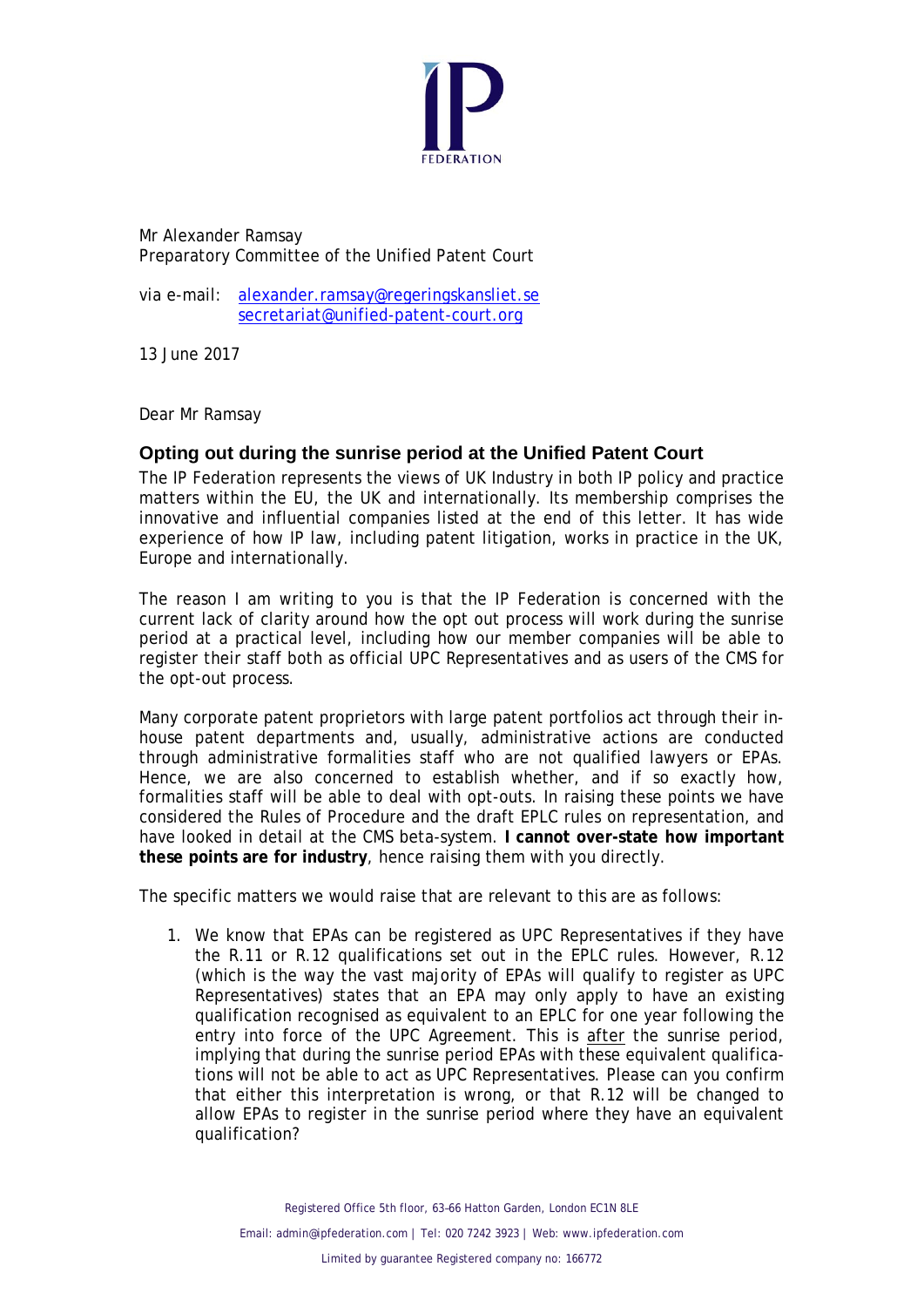- 2. Further to my first question, the CMS now has a section about registering as a UPC Representative, but our questions are when will this be open for business and will applications be processed promptly? We assume that registration will only be possible (at the earliest) when the sunrise period opens. However, the CMS indicates that there will be a human check on the applications. If thousands of individuals apply to be registered (bearing in mind that large numbers of EPAs and lawyers are likely to apply for registration) and there are a very limited number of Registry staff, how will they get through all of the applications? If the sunrise period starts on the same day as the ability to register as a representative, there may be a significant queue and *de facto* a consequent delay in registration. Can you provide any comment or reassurance on this point?
- 3. In addition to the formal registration as UPC Representatives, at a more basic level how (again as a practical matter) will users register on the CMS in the first place? Will they need, for example, to obtain a user electronic key and, if so, how will this work? Will the process be different for people registering as UPC Representatives and people registering just as users? Are we right in thinking users will first register on the CMS system, and then those who wish to become registered as UPC Representatives will then make their application; that is a two stage process?
- 4. A benefit from the opt-out perspective of having in-house EPAs registered as UPC Representatives is that no mandate is then required to effect opt-outs. However, in practice, EPAs would not normally conduct an administrative function such as this. Rather formalities staff would do this. If they conduct their duties under the supervision of an in-house qualifying EPA (or other UPC Representative) suitably authorised to act on their behalf, will it be acceptable from the Registry's perspective for such formalities staff to prepare applications on behalf of the EPA? If so, will they also be permitted to use the EPA's account on the CMS, or must they use their own? If the latter, what mechanism is envisaged to allow one user of the CMS (for example, a formalities employee) to prepare a draft application for another user of the CMS (for example, the EPA who is a UPC Representative) to then submit?
- 5. The opt-out application process on the CMS seems to only have two options for the status of the person submitting the application. Either they are a "registered representative" (i.e. a UPC Representative), in which case they do not need to upload a mandate as part of the process, or they are "not a registered representative", in which case they do need to upload a mandate. How is this envisaged to apply where the proprietor is acting on their own behalf, i.e. has not appointed a representative? Does it merely come down to the nature of the person submitting the application? If the proprietor is a company, does this mean that any member of staff who is not a UPC Representative would need to file a mandate as part of the process?
- 6. When will further details of the API system be released for users to consider? In particular, what work is being done by third parties to use the API system?

Finally, the IP Federation is aware that the UPC start date has now been pushed back from December 2017, presumably to around March to May 2018. The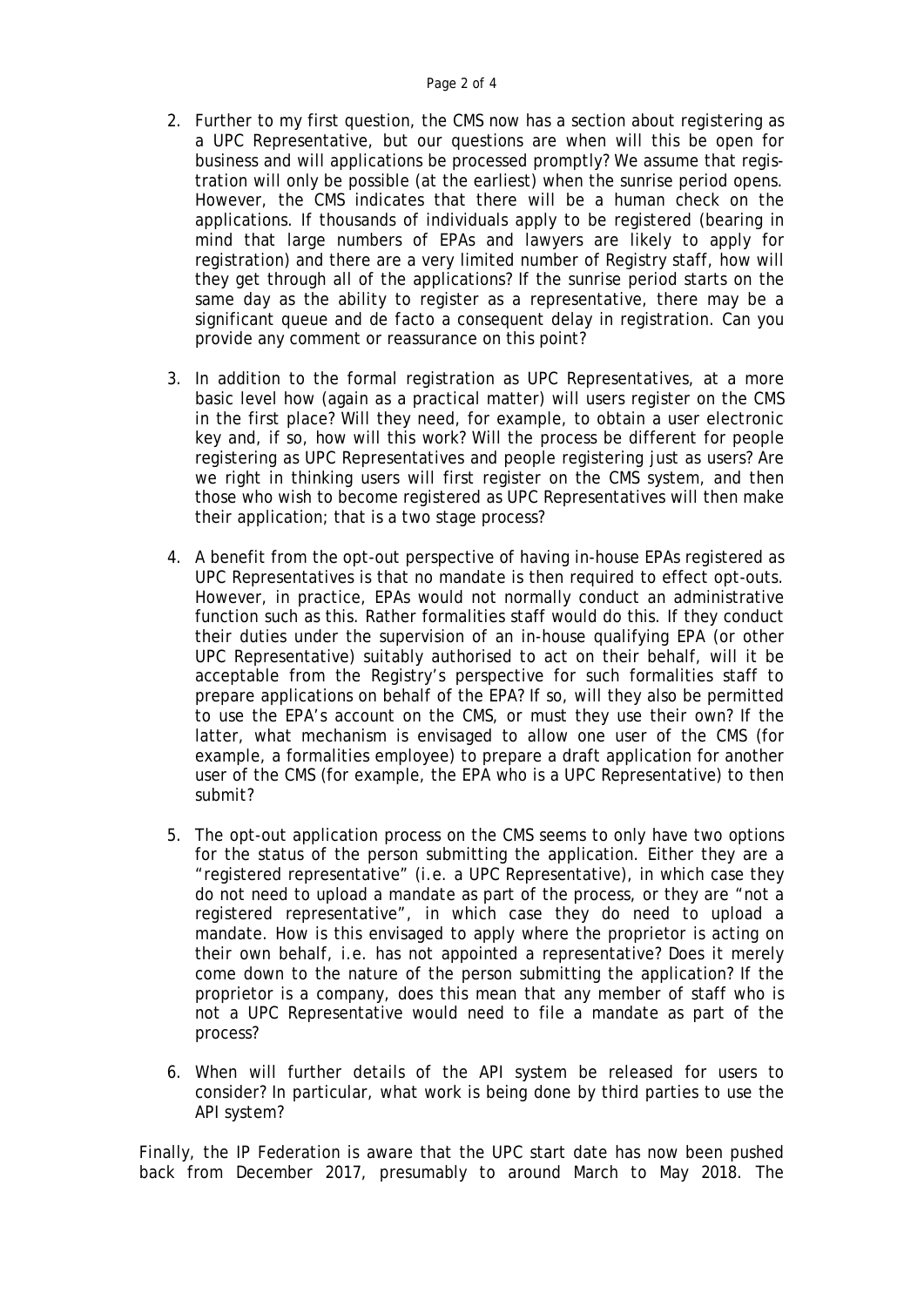## Page 3 of 4

consequences of this for the start of the sunrise period, however, are unclear. The IP Federation appreciates that it cannot begin until after the Preliminary Application Phase begins, but would urge the Preparatory Committee, and in due course the Administrative Committee, to allow the sunrise period to open as soon as possible.

Yours sincerely

James Hayles President, IP Federation